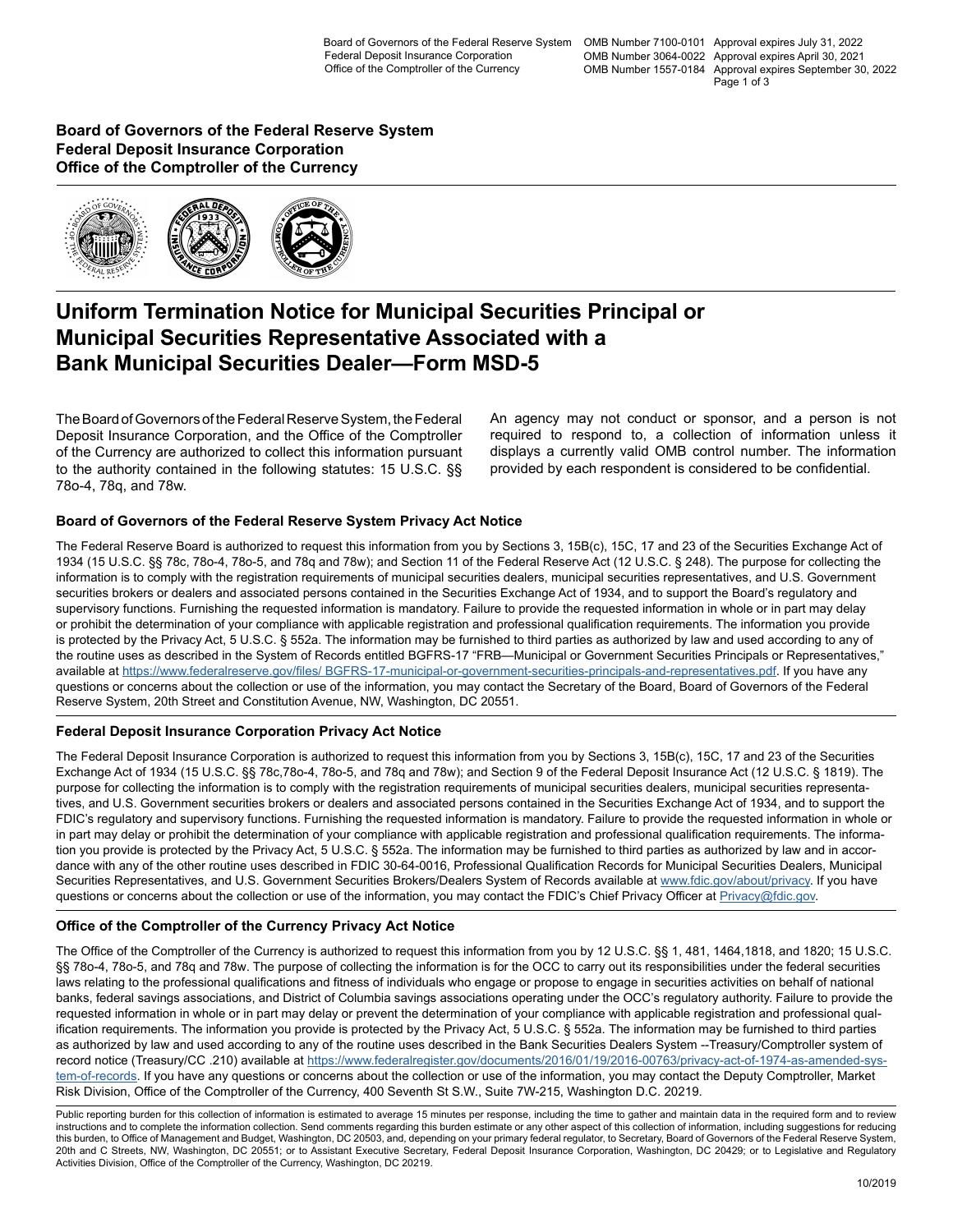# **Uniform Termination Notice for Municipal Securities Principal or Municipal Securities Representative Associated with a Bank Municipal Securities Dealer**

1. Individual's Name:

| Last                                                                                                                                                                                                                                                                                                                              | First                                            |                                             |                                                    | Middle (if none, enter "N/A") |                             |
|-----------------------------------------------------------------------------------------------------------------------------------------------------------------------------------------------------------------------------------------------------------------------------------------------------------------------------------|--------------------------------------------------|---------------------------------------------|----------------------------------------------------|-------------------------------|-----------------------------|
| 2. Capacity (check all that apply):                                                                                                                                                                                                                                                                                               |                                                  |                                             |                                                    |                               |                             |
| $\Box$ Municipal Securities                                                                                                                                                                                                                                                                                                       | $\Box$ Government Securities                     |                                             |                                                    |                               |                             |
| 3. Bank Municipal Securities Dealer:                                                                                                                                                                                                                                                                                              |                                                  |                                             | 4. Office of Employment Address:                   |                               |                             |
| А.                                                                                                                                                                                                                                                                                                                                |                                                  |                                             |                                                    |                               |                             |
| Name                                                                                                                                                                                                                                                                                                                              |                                                  |                                             | <b>Street Address</b>                              |                               |                             |
| В.                                                                                                                                                                                                                                                                                                                                |                                                  |                                             |                                                    |                               |                             |
| <b>Registration Number</b>                                                                                                                                                                                                                                                                                                        |                                                  |                                             | City                                               | State                         | Zip Code                    |
| C.                                                                                                                                                                                                                                                                                                                                |                                                  |                                             | 5. Date Terminated:                                |                               |                             |
| <b>Main Street Address</b>                                                                                                                                                                                                                                                                                                        |                                                  |                                             |                                                    |                               |                             |
| City                                                                                                                                                                                                                                                                                                                              | Zip Code<br><b>State</b>                         |                                             | Month/Day/Year                                     |                               |                             |
| 7. Reason for Termination (check one):                                                                                                                                                                                                                                                                                            |                                                  |                                             |                                                    |                               |                             |
|                                                                                                                                                                                                                                                                                                                                   |                                                  |                                             |                                                    |                               |                             |
| Discharged*<br>Resigned*                                                                                                                                                                                                                                                                                                          | Deceased                                         | $\Box$ Other*                               |                                                    |                               |                             |
| *Furnish full details on attached sheet if related to a violation or probable violation of banking or securities law.                                                                                                                                                                                                             |                                                  |                                             |                                                    |                               |                             |
| disqualification, or disciplinary action by any government agency or self-regulatory organization (as defined in section 3(a)(26) of the<br>Securities Exchange Act of 1934) described in Rules G-4 and G-5 of the Municipal Securities Rulemaking Board?<br>Yes**<br>N <sub>o</sub><br>**Furnish full details on attached sheet. |                                                  |                                             |                                                    |                               |                             |
| 9. To be filed with the following (check one):                                                                                                                                                                                                                                                                                    |                                                  |                                             |                                                    |                               |                             |
|                                                                                                                                                                                                                                                                                                                                   | Board of Governors of the Federal Reserve System |                                             | $\!\!\!\Box$ Federal Deposit Insurance Corporation |                               | Comptroller of the Currency |
| Acceptance of this form for filing shall not constitute any finding that the information submitted herein is true, current, complete, or not misleading.<br>Intentional misstatements or omissions of fact may constitute federal criminal violations. (See 18 U.S.C. §§ 1001 and 1005, and 15 U.S.C. 78ff.)                      |                                                  |                                             |                                                    |                               |                             |
| Print Name of Municipal Securities Principal                                                                                                                                                                                                                                                                                      |                                                  | Signature of Municipal Securities Principal |                                                    |                               | Date (MM/DD/YYYY)           |
|                                                                                                                                                                                                                                                                                                                                   |                                                  |                                             |                                                    |                               |                             |
| Person to contact for further information:                                                                                                                                                                                                                                                                                        |                                                  |                                             |                                                    |                               |                             |
|                                                                                                                                                                                                                                                                                                                                   | Name                                             |                                             |                                                    |                               |                             |
|                                                                                                                                                                                                                                                                                                                                   |                                                  |                                             |                                                    |                               |                             |
|                                                                                                                                                                                                                                                                                                                                   | <b>Street Address</b>                            |                                             |                                                    |                               |                             |
|                                                                                                                                                                                                                                                                                                                                   | City                                             | State                                       | Zip Code                                           |                               |                             |
|                                                                                                                                                                                                                                                                                                                                   |                                                  |                                             |                                                    |                               |                             |
|                                                                                                                                                                                                                                                                                                                                   | Area Code / Phone Number                         |                                             |                                                    |                               |                             |